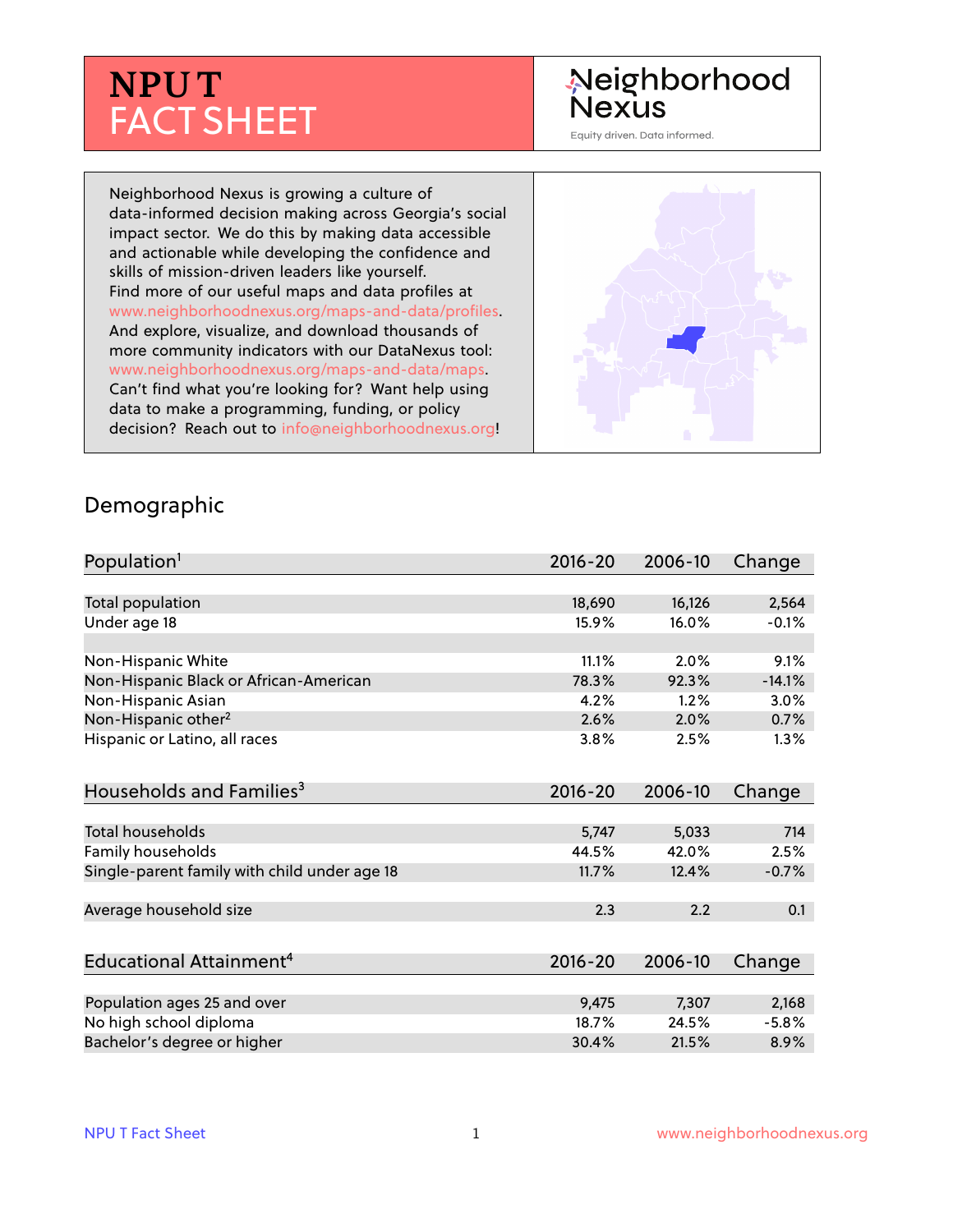## Change Measures, continued...

| Employment <sup>5</sup>                            | $2016 - 20$ | 2006-10     | Change   |
|----------------------------------------------------|-------------|-------------|----------|
|                                                    |             |             |          |
| Total workers residing in NPU                      | 5,949       | 6,161       | $-212$   |
| Workers with earnings \$1250/month or less         | 24.0%       | 35.9%       | $-11.9%$ |
| Workers with earnings \$1251/month to \$3333/month | 39.7%       | 50.9%       | $-11.2%$ |
| Workers with earnings greater than \$3333/month    | 36.4%       | 13.2%       | 23.2%    |
| Total jobs located in NPU                          | 7,852       | 5,251       | 2,601    |
| Jobs with earnings \$1250/month or less            | 26.1%       | 25.9%       | 0.2%     |
| Jobs with earnings \$1251/month to \$3333/month    | 33.5%       | 43.0%       | $-9.6%$  |
|                                                    |             |             |          |
| Jobs with earnings greater than \$3333/month       | 40.5%       | 31.1%       | 9.3%     |
| Jobs/workers ratio                                 | 1.3         | 0.9         | 0.5      |
| Income and Poverty <sup>6</sup>                    | $2016 - 20$ | 2006-10     | Change   |
|                                                    |             |             |          |
| Median household income                            | \$39,203    | \$22,649    | \$16,554 |
|                                                    |             |             |          |
| Population for whom poverty status is determined   | 13,446      | 11,069      | 2,377    |
| Population below poverty                           | 25.4%       | 38.8%       | $-13.4%$ |
| Housing <sup>7</sup>                               | 2016-20     | 2006-10     | Change   |
|                                                    |             |             |          |
| Total housing units                                | 7,131       | 7,020       | 110      |
| Occupied housing units                             | 80.6%       | 71.7%       | 8.9%     |
| Vacant housing units                               | 19.4%       | 28.3%       | $-8.9%$  |
| Occupied housing units                             | 5,747       | 5,033       | 714      |
|                                                    |             |             |          |
| Owner occupied housing units                       | 38.0%       | 32.4%       | 5.6%     |
| Renter occupied housing units                      | 62.0%       | 67.6%       | $-5.6%$  |
| Access to a Vehicle <sup>8</sup>                   | $2016 - 20$ | 2006-10     | Change   |
|                                                    |             |             |          |
| Occupied housing units                             | 5,747       | 5,033       | 714      |
| No vehicle available                               | 28.2%       | 34.3%       | $-6.2%$  |
|                                                    |             |             |          |
| Crime Rates, per 10,000 Population <sup>9</sup>    | 2017-21     | $2012 - 16$ | Change   |
|                                                    |             |             |          |
| All Part I crimes                                  | 509.7       | 876.1       | $-366.4$ |
| Violent crime                                      | 103.9       | 159.8       | $-55.9$  |
| Murder                                             | 4.0         | 3.4         | 0.6      |
| Robbery                                            | 36.1        | 87.9        | $-51.8$  |
| Aggravated assault                                 | 63.9        | 68.6        | $-4.7$   |
| Property crime                                     | 405.8       | 716.3       | $-310.5$ |
| <b>Burglary</b>                                    | 58.9        | 170.1       | $-111.2$ |
| Larceny                                            | 265.8       | 403.4       | $-137.6$ |
| Vehicle theft                                      | 81.1        | 142.8       | $-61.7$  |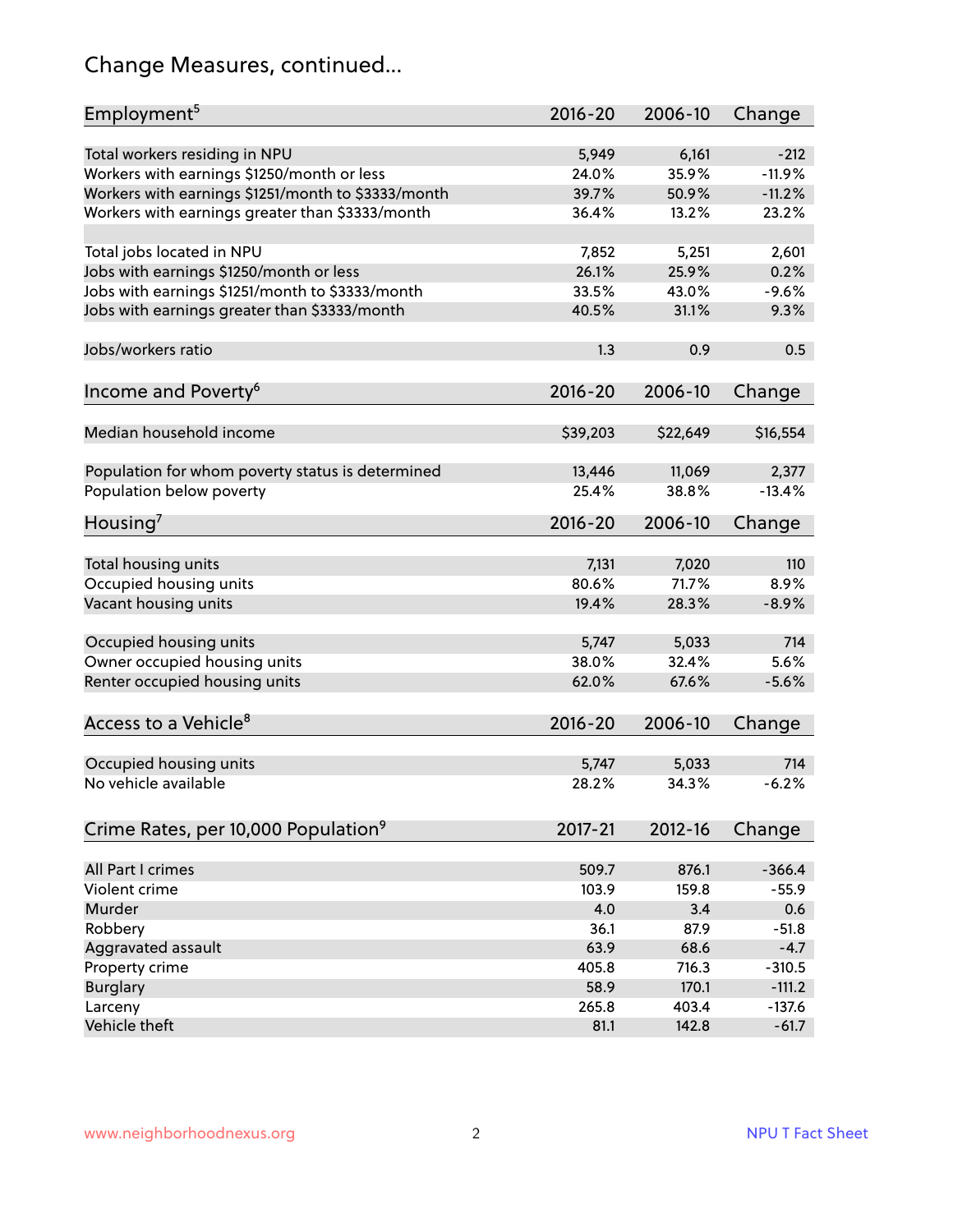## Current Data: Demographic

| Sex and Age, 2016-20 <sup>10</sup>                    | Estimate        | Margin of Error |
|-------------------------------------------------------|-----------------|-----------------|
| Total population                                      | 18,690          | $\pm$ 1,623     |
| Male                                                  | 49.4%           | $\pm 3.0\%$     |
| Female                                                | 50.6%           | $\pm 3.0\%$     |
| Under 5 years                                         | 5.0%            | $\pm 1.5\%$     |
| 5 to 9 years                                          | 5.0%            | $\pm1.5\%$      |
| 10 to 14 years                                        | 3.4%            | $\pm$ 0.9%      |
| 15 to 19 years                                        | 18.5%           | $\pm 2.6\%$     |
| 20 to 24 years                                        | 17.4%           | ±1.9%           |
| 25 to 34 years                                        | 13.8%           | $\pm 2.1\%$     |
| 35 to 44 years                                        | 10.7%           | ±1.6%           |
| 45 to 54 years                                        | 9.1%            | $\pm 1.7\%$     |
| 55 to 59 years                                        | 3.7%            | $\pm$ 0.8%      |
| 60 to 64 years                                        | 4.0%            | $\pm$ 0.9%      |
| 65 to 74 years                                        | 5.7%            | $\pm 1.2\%$     |
| 75 to 84 years                                        | 2.6%            | $\pm$ 0.7%      |
| 85 years and over                                     | 1.0%            | $\pm$ 0.5%      |
| Median age (years)                                    | 25.5            | $\pm$ 0.7       |
| Race and Ethnicity, 2016-20 <sup>11</sup>             | <b>Estimate</b> | Margin of Error |
| Total population                                      | 18,690          | $\pm$ 1,623     |
| Hispanic or Latino (of any race)                      | 3.8%            | ±1.4%           |
| Not Hispanic or Latino                                | 96.2%           | $\pm1.7\%$      |
| White alone                                           | 11.1%           | $\pm1.8\%$      |
| Black or African American alone                       | 78.3%           | $\pm$ 4.6%      |
| American Indian and Alaska Native alone               | 0.0%            | $\pm$ 0.2%      |
| Asian alone                                           | 4.2%            | $\pm 1.2\%$     |
| Native Hawaiian and other Pacific Islander alone      | 0.0%            | $\pm$ 0.2%      |
| Some other race alone                                 | 0.1%            | $\pm$ 0.2%      |
| Two or more races                                     | 2.6%            | $\pm 2.1\%$     |
| U.S. Citizenship Status, 2016-20 <sup>12</sup>        | Estimate        | Margin of Error |
| Foreign-born population                               | 868             | $\pm 240$       |
| Naturalized U.S. citizen                              | 38.7%           | $\pm$ 8.8%      |
| Not a U.S. citizen                                    | 61.3%           | ±14.4%          |
| Citizen, Voting Age Population, 2016-20 <sup>13</sup> | Estimate        | Margin of Error |
| Citizen, 18 and over population                       | 15,197          | ±1,160          |
| Male                                                  | 48.2%           | $\pm$ 4.4%      |
| Female                                                | 51.8%           | $\pm$ 3.1%      |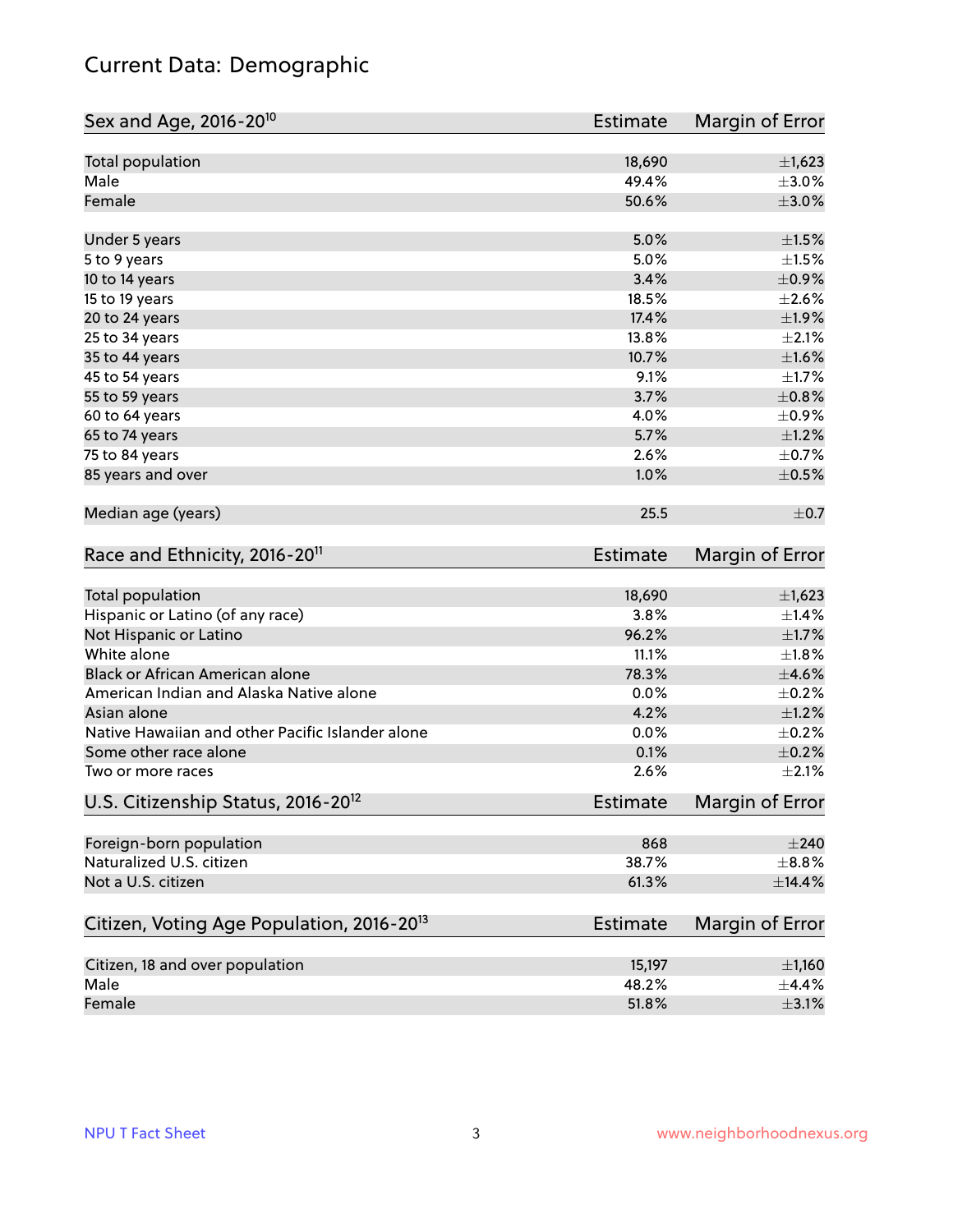#### Current Data: Economic

| Income, 2016-20 <sup>14</sup>                           | <b>Estimate</b> | Margin of Error |
|---------------------------------------------------------|-----------------|-----------------|
| All households                                          | 5,747           | $\pm 452$       |
| Less than \$10,000                                      | 13.3%           | $\pm 2.9\%$     |
| \$10,000 to \$14,999                                    | 6.4%            | ±1.8%           |
| \$15,000 to \$24,999                                    | 14.7%           | $\pm$ 4.6%      |
| \$25,000 to \$34,999                                    | 12.1%           | $\pm$ 4.1%      |
| \$35,000 to \$49,999                                    | 14.6%           | $\pm 3.0\%$     |
| \$50,000 to \$74,999                                    | 14.8%           | $\pm$ 3.3%      |
| \$75,000 to \$99,999                                    | 8.7%            | $\pm 2.5\%$     |
| \$100,000 to \$149,999                                  | 8.9%            | $\pm$ 3.1%      |
| \$150,000 to \$199,999                                  | 2.2%            | $\pm 1.1\%$     |
| \$200,000 or more                                       | 4.3%            | $\pm 2.4\%$     |
| Median household income (dollars)                       | \$39,203        | ±2,984          |
| Mean household income (dollars)                         | \$54,885        | ±6,041          |
| Households with earnings                                | 73.4%           | $\pm 4.6\%$     |
| Mean earnings (dollars)                                 | \$59,953        | ± 6,569         |
| Households with Social Security                         | 31.3%           | $\pm$ 4.7%      |
| Mean Social Security income (dollars)                   | \$13,329        | $\pm$ 1,170     |
| Households with retirement income                       | 17.1%           | $\pm$ 4.6%      |
| Mean retirement income (dollars)                        | \$18,997        | ±1,531          |
| Households with Supplemental Security Income            | 9.7%            | $\pm 2.2\%$     |
| Mean Supplemental Security Income (dollars)             | \$8,244         | $\pm$ 1,453     |
| Households with cash public assistance income           | 5.8%            | $\pm$ 3.9%      |
| Mean cash public assistance income (dollars)            | \$1,607         | $\pm$ 1,483     |
| Households with Food Stamp/SNAP benefits in the past 12 | 26.1%           | $\pm$ 5.2%      |
| months                                                  |                 |                 |
| Family households                                       | 2,555           | $\pm$ 394       |
| Less than \$10,000                                      | 5.4%            | $\pm$ 3.2%      |
| \$10,000 to \$14,999                                    | 6.0%            | $\pm 2.6\%$     |
| \$15,000 to \$24,999                                    | 13.3%           | $\pm$ 7.4%      |
| \$25,000 to \$34,999                                    | 14.6%           | $\pm$ 7.7%      |
| \$35,000 to \$49,999                                    | 11.3%           | $\pm 3.6\%$     |
| \$50,000 to \$74,999                                    | 19.2%           | $\pm$ 6.7%      |
| \$75,000 to \$99,999                                    | 12.8%           | $\pm$ 3.9%      |
| \$100,000 to \$149,999                                  | 7.1%            | $\pm 2.5\%$     |
| \$150,000 to \$199,999                                  | 2.9%            | $\pm 2.1\%$     |
| \$200,000 or more                                       | 7.4%            | $\pm$ 5.2%      |
| Median family income (dollars)                          | \$49,285        | ±6,628          |
| Mean family income (dollars)                            | \$66,230        | ±10,497         |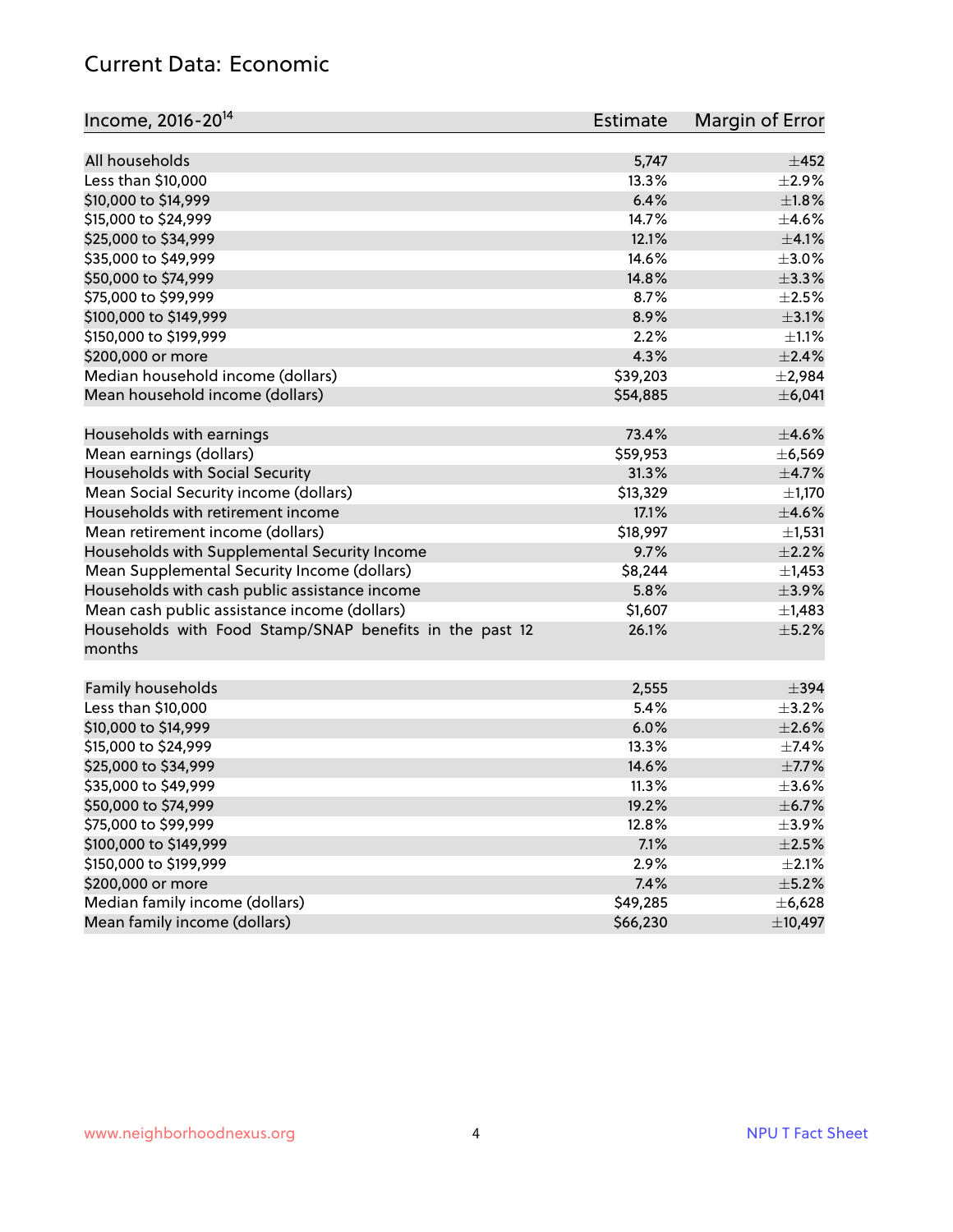## Current Data: Economic, continued...

| Income, 2016-20, continued <sup>15</sup>                                                   | <b>Estimate</b>   | Margin of Error        |
|--------------------------------------------------------------------------------------------|-------------------|------------------------|
|                                                                                            |                   |                        |
| Nonfamily households                                                                       | 3,193<br>\$29,842 | $\pm$ 319              |
| Median nonfamily income (dollars)                                                          |                   | ±3,624                 |
| Mean nonfamily income (dollars)                                                            | \$43,571          | ±5,125                 |
| Median earnings for workers (dollars)                                                      | \$21,433          | $\pm$ 942              |
| Median earnings for male full-time, year-round workers<br>(dollars)                        | \$38,984          | $\pm$ 3,733            |
| Median earnings for female full-time, year-round workers<br>(dollars)                      | \$34,065          | $\pm$ 2,734            |
| Per capita income (dollars)                                                                | \$18,463          | $\pm$ 1,475            |
| Families Below Poverty Level, 2016-20 <sup>16</sup>                                        | Estimate          | <b>Margin of Error</b> |
|                                                                                            |                   |                        |
| <b>All Families</b>                                                                        | 2,555             | $\pm$ 394              |
| Percent below poverty                                                                      | 19.1%             | $\pm 7.3\%$            |
| Families with related children under 18 years                                              | 1,345             | $\pm$ 306              |
| Percent below poverty                                                                      | 25.8%             | ±13.4%                 |
| Families with related children under 5 years only                                          | 322               | $\pm$ 163              |
| Percent below poverty                                                                      | 5.7%              | ±20.2%                 |
| Married couple families                                                                    | 947               | $\pm 220$              |
| Percent below poverty                                                                      | 4.8%              | $\pm$ 4.5%             |
| Married couple families with related children under 18 years                               | 419               | $\pm$ 159              |
| Percent below poverty                                                                      | 6.3%              | ±10.1%                 |
| Married couple families with related children under 5 years                                | 118               | $\pm$ 89               |
| Percent below poverty                                                                      | 7.6%              | ±31.7%                 |
|                                                                                            |                   |                        |
| Families with female householder, no spouse present                                        | 1,282             | $\pm 280$              |
| Percent below poverty                                                                      | 33.4%             | ±13.7%                 |
| Families with female householder, no spouse present with                                   | 829               | $\pm$ 249              |
| related children under 18 years                                                            |                   |                        |
| Percent below poverty                                                                      | 37.3%             | ±19.6%                 |
| Families with female householder, no spouse present with<br>related children under 5 years | 158               | $\pm$ 118              |
| Percent below poverty                                                                      | 3.8%              | ±23.0%                 |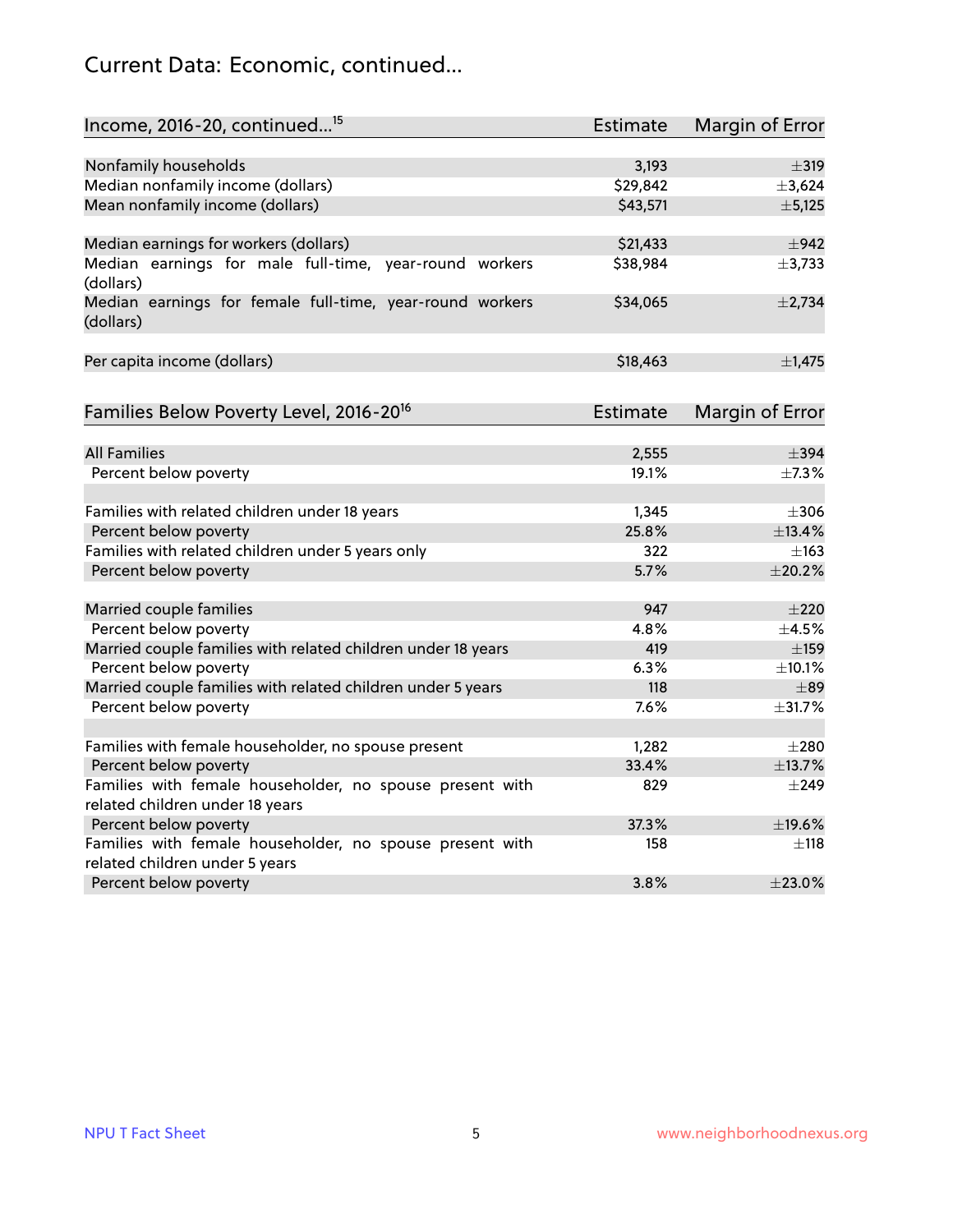## Current Data: Economic, continued...

| People Below Poverty Level, 2016-20 <sup>17</sup> | <b>Estimate</b> | Margin of Error |
|---------------------------------------------------|-----------------|-----------------|
|                                                   |                 |                 |
| Total population                                  | 13,446          | $\pm$ 1,449     |
| Percent below poverty                             | 25.4%           | $\pm$ 5.4%      |
| Population under 18 years                         | 2,916           | $\pm$ 513       |
| Percent below poverty                             | 37.2%           | $\pm$ 9.7%      |
| Population 18 years and over                      | 10,530          | $\pm$ 836       |
| Percent below poverty                             | 22.1%           | ±3.4%           |
| Population 18 to 64 years                         | 8,776           | $\pm 782$       |
| Percent below poverty                             | 21.0%           | $\pm$ 3.8%      |
| Population 65 years and over                      | 1,754           | $\pm 295$       |
| Percent below poverty                             | 27.6%           | $+7.2%$         |

| Poverty by Race/Ethnicity, 2016-20 <sup>18</sup> | <b>Estimate</b> | Margin of Error |
|--------------------------------------------------|-----------------|-----------------|
|                                                  |                 |                 |
| Non-Hispanic White population                    | 1,020           | $\pm 258$       |
| Percent below poverty                            | 10.8%           | $\pm$ 10.5%     |
| <b>Black population</b>                          | 11,510          | $\pm$ 1,383     |
| Percent below poverty                            | 28.4%           | $\pm$ 6.3%      |
| Asian population                                 | 170             | ±160            |
| Percent below poverty                            | 2.6%            | ±23.8%          |
| Hispanic or Latino population                    | 510             | $\pm 250$       |
| Percent below poverty                            | $9.9\%$         | $\pm$ 8.4%      |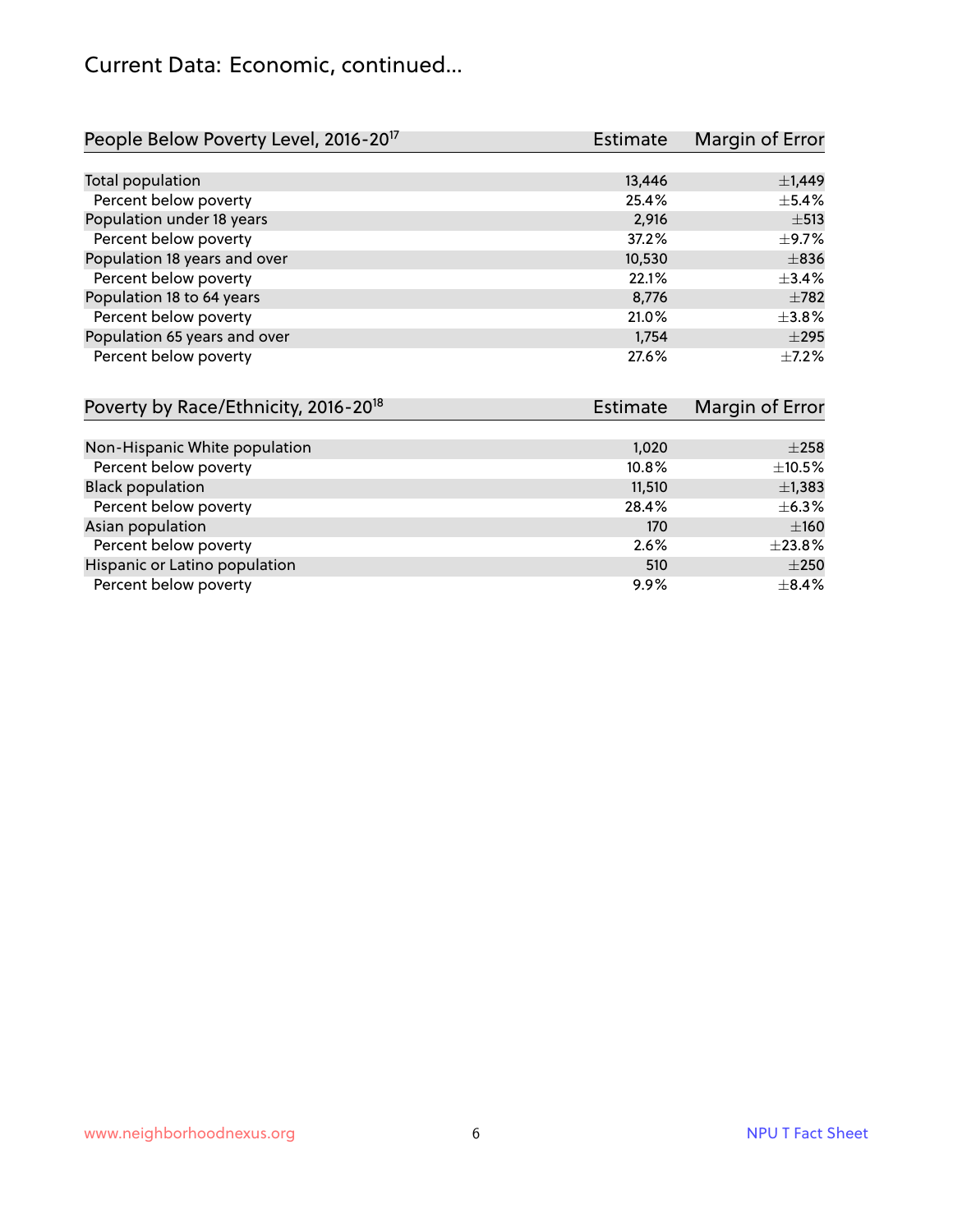## Current Data: Employment

| Employment Status, 2016-20 <sup>19</sup>                                    | <b>Estimate</b> | Margin of Error           |
|-----------------------------------------------------------------------------|-----------------|---------------------------|
|                                                                             |                 |                           |
| Population 16 years and over                                                | 15,995          | ±1,301                    |
| In labor force                                                              | 51.2%           | ±1.4%                     |
| Civilian labor force                                                        | 51.2%           | $\pm1.4\%$                |
| Employed                                                                    | 46.0%           | ±1.9%                     |
| Unemployed                                                                  | 5.2%            | $\pm 1.7\%$               |
| <b>Armed Forces</b>                                                         | 0.0%            | $\pm 1.1\%$               |
| Not in labor force                                                          | 48.8%           | $\pm 3.0\%$               |
|                                                                             |                 |                           |
| Civilian labor force                                                        | 8,191           | $\pm 703$                 |
| <b>Unemployment Rate</b>                                                    | 10.2%           | $\pm$ 3.2%                |
| Females 16 years and over                                                   | 8,293           | $\pm 778$                 |
| In labor force                                                              | 49.4%           | $\pm 3.5\%$               |
| Civilian labor force                                                        | 49.4%           | $\pm$ 3.5%                |
|                                                                             | 44.3%           | $\pm 3.6\%$               |
| Employed                                                                    |                 |                           |
| Own children of the householder under 6 years                               | 1,049           | $\pm$ 378                 |
| All parents in family in labor force                                        | 87.6%           | $\pm 20.5\%$              |
|                                                                             |                 |                           |
| Own children of the householder 6 to 17 years                               | 1,709           | $\pm 435$                 |
| All parents in family in labor force                                        | 82.8%           | $\pm$ 16.0%               |
|                                                                             |                 |                           |
| Industry, 2016-20 <sup>20</sup>                                             | Estimate        | Margin of Error           |
| Civilian employed population 16 years and over                              | 7,359           | $\pm 670$                 |
|                                                                             | 0.3%            | $\pm$ 0.9%                |
| Agriculture, forestry, fishing and hunting, and mining<br>Construction      | 1.5%            |                           |
| Manufacturing                                                               | 6.2%            | $\pm$ 0.9%<br>$\pm 2.7\%$ |
| Wholesale trade                                                             |                 |                           |
| Retail trade                                                                | 2.1%<br>9.8%    | $\pm1.5\%$<br>$\pm 2.4\%$ |
|                                                                             |                 |                           |
| Transportation and warehousing, and utilities<br>Information                | 10.6%           | ±3.4%                     |
|                                                                             | 2.2%            | $\pm 1.1\%$               |
| Finance and insurance, and real estate and rental and leasing               | 5.8%            | $\pm 2.5\%$               |
| Professional, scientific, and management, and administrative                | 14.6%           | $\pm 2.8\%$               |
| and waste management services                                               |                 | $\pm$ 3.7%                |
| Educational services, and health care and social assistance                 | 23.7%           |                           |
| Arts, entertainment, and recreation, and accommodation and<br>food services | 11.4%           | $\pm 2.7\%$               |
| Other services, except public administration                                | 6.8%            | $\pm 2.5\%$               |
| Public administration                                                       | 5.0%            | ±2.8%                     |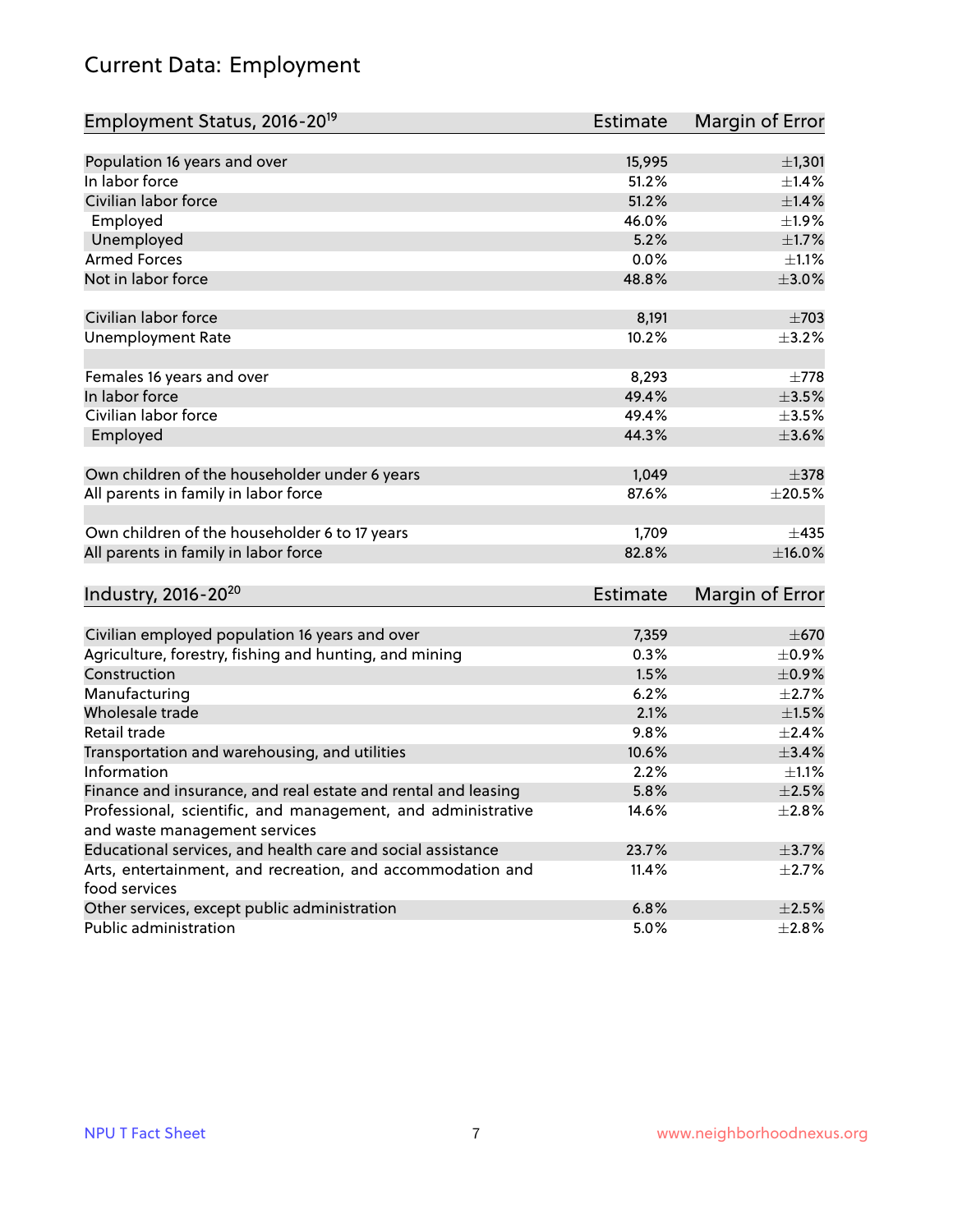## Current Data: Employment, continued...

| Occupation, 2016-20 <sup>21</sup>                            | <b>Estimate</b> | Margin of Error |
|--------------------------------------------------------------|-----------------|-----------------|
| Civilian employed population 16 years and over               | 7,359           | $\pm$ 670       |
| Management, business, science, and arts occupations          | 37.1%           | $\pm$ 4.5%      |
| Service occupations                                          | 21.7%           | $\pm$ 3.7%      |
| Sales and office occupations                                 | 23.3%           | $\pm 3.8\%$     |
| Natural resources, construction, and maintenance occupations | 2.6%            | $\pm 1.3\%$     |
| Production, transportation, and material moving occupations  | 15.2%           | $\pm$ 3.5%      |
| Class of Worker, 2016-20 <sup>22</sup>                       | <b>Estimate</b> | Margin of Error |
| Civilian employed population 16 years and over               | 7,359           | $\pm$ 670       |
| Private wage and salary workers                              | 77.8%           | $\pm$ 4.1%      |
| Government workers                                           | 17.4%           | $\pm$ 3.7%      |
| Self-employed in own not incorporated business workers       | 4.4%            | $\pm 1.7\%$     |
| Unpaid family workers                                        | 0.3%            | $\pm$ 0.8%      |
| Job Flows, 2019 <sup>23</sup>                                |                 | 2019            |
| Total Jobs in NPU                                            |                 | 7,852           |
| Held by residents of NPU                                     |                 | 2.1%            |
| Held by non-residents of NPU                                 |                 | 97.9%           |
| Jobs by Industry Sector, 2019 <sup>24</sup>                  |                 | 2019            |
| Total Jobs in NPU                                            |                 | 7,852           |
| <b>Goods Producing sectors</b>                               |                 | 1.9%            |
| Trade, Transportation, and Utilities sectors                 |                 | 11.2%           |
| All Other Services sectors                                   |                 | 87.0%           |
|                                                              |                 |                 |
| Total Jobs in NPU held by NPU residents                      |                 | 164             |
| <b>Goods Producing sectors</b>                               |                 | 3.7%            |
| Trade, Transportation, and Utilities sectors                 |                 | 12.2%           |
| All Other Services sectors                                   |                 | 84.1%           |
| Jobs by Earnings, 2019 <sup>25</sup>                         |                 | 2019            |
| Total Jobs in NPU                                            |                 | 7,852           |
| Jobs with earnings \$1250/month or less                      |                 | 26.1%           |
| Jobs with earnings \$1251/month to \$3333/month              |                 | 33.5%           |
| Jobs with earnings greater than \$3333/month                 |                 | 40.5%           |
|                                                              |                 |                 |
| Total Jobs in NPU held by NPU residents                      |                 | 164             |
| Jobs with earnings \$1250/month or less                      |                 | 34.1%           |
| Jobs with earnings \$1251/month to \$3333/month              |                 | 38.4%           |
| Jobs with earnings greater than \$3333/month                 |                 | 27.4%           |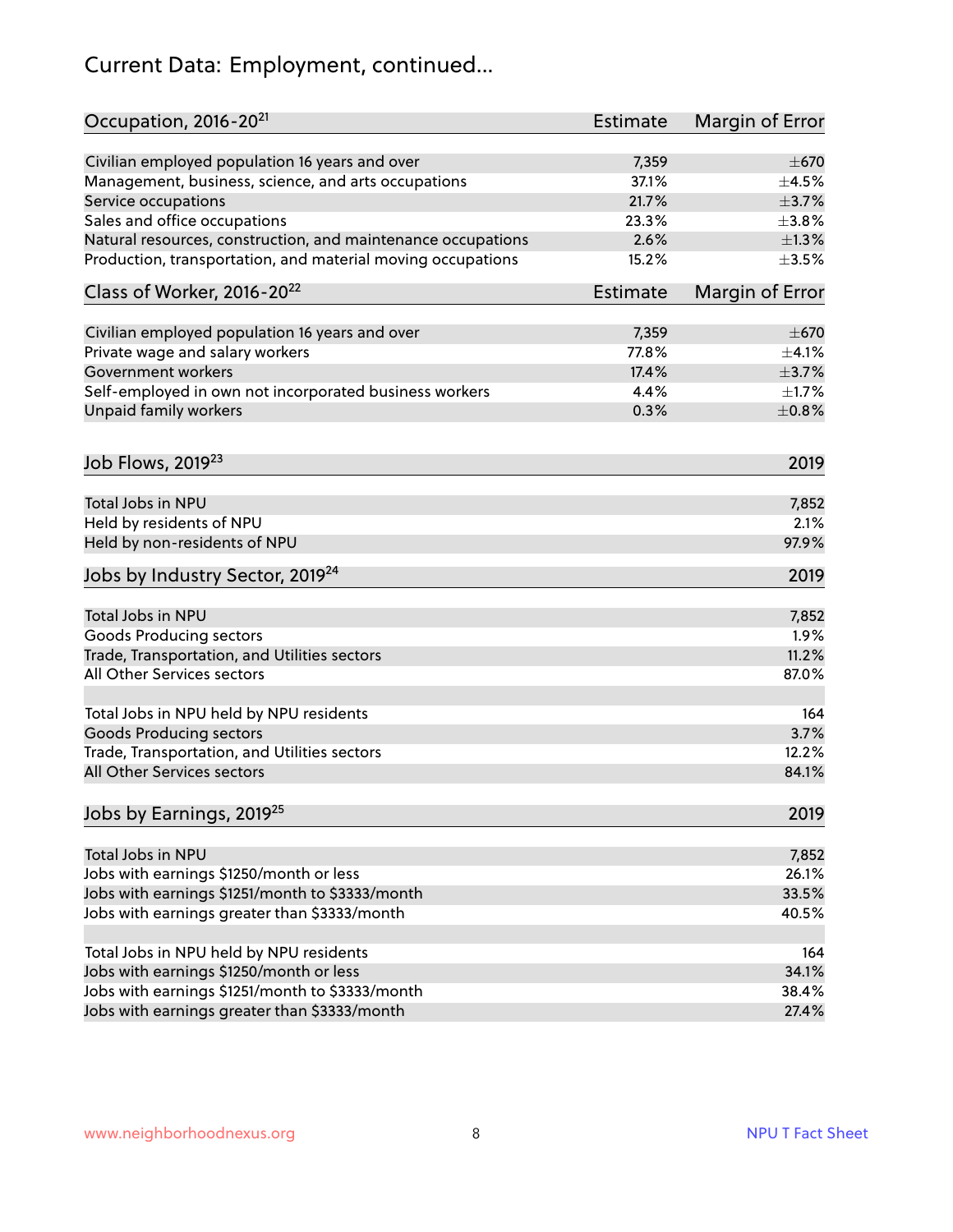## Current Data: Employment, continued...

| Jobs by Age of Worker, 2019 <sup>26</sup> | 2019  |
|-------------------------------------------|-------|
|                                           |       |
| Total Jobs in NPU                         | 7,852 |
| Jobs with workers age 29 or younger       | 22.8% |
| Jobs with workers age 30 to 54            | 54.6% |
| Jobs with workers age 55 or older         | 22.5% |
|                                           |       |
| Total Jobs in NPU held by NPU residents   | 164   |
| Jobs with workers age 29 or younger       | 23.8% |
| Jobs with workers age 30 to 54            | 53.0% |
| Jobs with workers age 55 or older         | 23.2% |

#### Current Data: Education

| School Enrollment, 2016-20 <sup>27</sup>       | Estimate | Margin of Error |
|------------------------------------------------|----------|-----------------|
|                                                |          |                 |
| Population 3 years and over enrolled in school | 8.342    | ±915            |
| Nursery school, preschool                      | 3.3%     | $\pm 2.3\%$     |
| Kindergarten                                   | 2.4%     | $\pm 1.1\%$     |
| Elementary school (grades 1-8)                 | 13.3%    | $\pm$ 3.2%      |
| High school (grades 9-12)                      | $8.0\%$  | $\pm$ 2.4%      |
| College or graduate school                     | 73.0%    | $\pm$ 4.1%      |

| Educational Attainment, 2016-20 <sup>28</sup> | <b>Estimate</b> | Margin of Error |
|-----------------------------------------------|-----------------|-----------------|
|                                               |                 |                 |
| Population 25 years and over                  | 9,475           | $\pm$ 1,025     |
| Less than 9th grade                           | 6.6%            | $\pm 2.7\%$     |
| 9th to 12th grade, no diploma                 | 12.1%           | $\pm 2.9\%$     |
| High school graduate (includes equivalency)   | 26.4%           | $\pm$ 3.4%      |
| Some college, no degree                       | 18.8%           | $\pm 2.3\%$     |
| Associate's degree                            | 5.6%            | $\pm 1.5\%$     |
| Bachelor's degree                             | 18.1%           | $\pm 2.7\%$     |
| Graduate or professional degree               | 12.3%           | $\pm 2.9\%$     |
|                                               |                 |                 |
| Percent high school graduate or higher        | 81.3%           | $\pm$ 11.4%     |
| Percent bachelor's degree or higher           | 30.4%           | $\pm$ 3.2%      |
|                                               |                 |                 |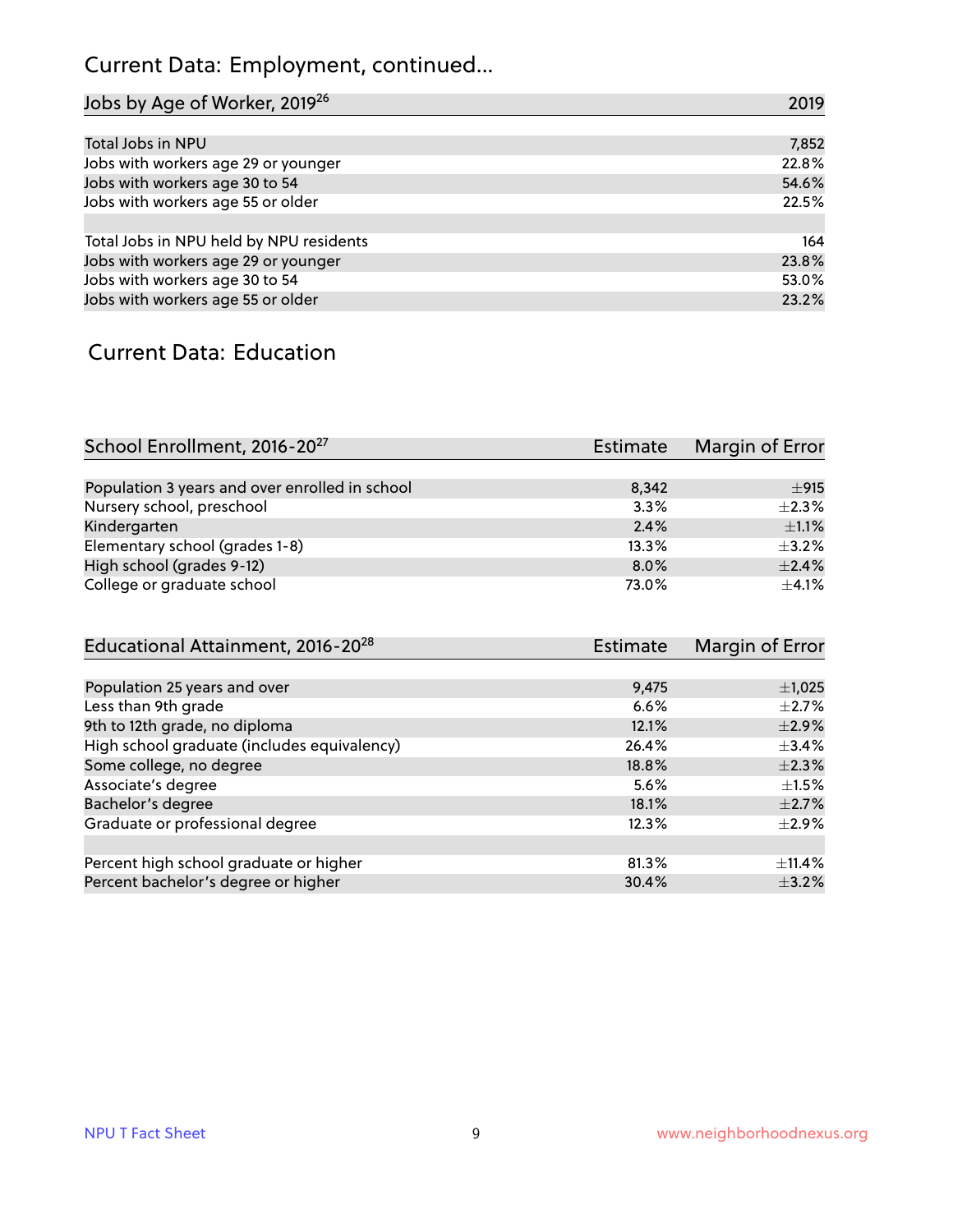#### Current Data: Housing

| Households by Type, 2016-20 <sup>29</sup>            | Estimate        | Margin of Error |
|------------------------------------------------------|-----------------|-----------------|
|                                                      |                 |                 |
| Total households                                     | 5,747           | $\pm 452$       |
| Family households (families)                         | 44.5%           | ±5.9%           |
| With own children under 18 years                     | 19.3%           | $\pm$ 4.4%      |
| Married-couple family                                | 16.5%           | $\pm 3.6\%$     |
| With own children of the householder under 18 years  | 6.1%            | $\pm 2.3\%$     |
| Male householder, no spouse present, family          | 5.7%            | $\pm 3.6\%$     |
| With own children of the householder under 18 years  | 1.5%            | $\pm 1.1\%$     |
| Female householder, no spouse present, family        | 22.3%           | $\pm$ 4.4%      |
| With own children of the householder under 18 years  | 11.7%           | ±3.8%           |
| Nonfamily households                                 | 55.5%           | $\pm$ 3.4%      |
| Householder living alone                             | 48.5%           | ±3.8%           |
| 65 years and over                                    | 16.4%           | ±3.7%           |
|                                                      |                 |                 |
| Households with one or more people under 18 years    | 23.4%           | $\pm 4.5\%$     |
| Households with one or more people 65 years and over | 26.8%           | $\pm$ 4.2%      |
| Average household size                               | 2.31            | $\pm$ 0.17      |
| Average family size                                  | 3.47            | $\pm$ 0.15      |
|                                                      |                 |                 |
| Housing Occupancy, 2016-20 <sup>30</sup>             | <b>Estimate</b> | Margin of Error |
| Total housing units                                  | 7,131           | ±419            |
| Occupied housing units                               | 80.6%           | $\pm$ 4.2%      |
| Vacant housing units                                 | 19.4%           | $\pm 2.5\%$     |
|                                                      |                 |                 |
| Homeowner vacancy rate                               | 4.4             | $\pm$ 3.4       |
| Rental vacancy rate                                  | 5.5             | $+2.4$          |
| Units in Structure, 2016-20 <sup>31</sup>            | <b>Estimate</b> | Margin of Error |
| Total housing units                                  | 7,131           | ±419            |
| 1-unit, detached                                     | 49.0%           | $\pm$ 3.8%      |
|                                                      |                 |                 |
| 1-unit, attached                                     | 2.3%            | $\pm1.0\%$      |
| 2 units                                              | 6.8%            | $\pm1.7\%$      |
| 3 or 4 units                                         | 3.4%            | $\pm 1.3\%$     |
| 5 to 9 units                                         | 7.1%            | $\pm 1.7\%$     |
| 10 to 19 units                                       | 10.0%           | $\pm 2.3\%$     |
| 20 or more units                                     | 20.9%           | $\pm$ 4.2%      |
| Mobile home                                          | 0.4%            | $\pm$ 0.6%      |
| Boat, RV, van, etc.                                  | 0.2%            | $\pm$ 0.6%      |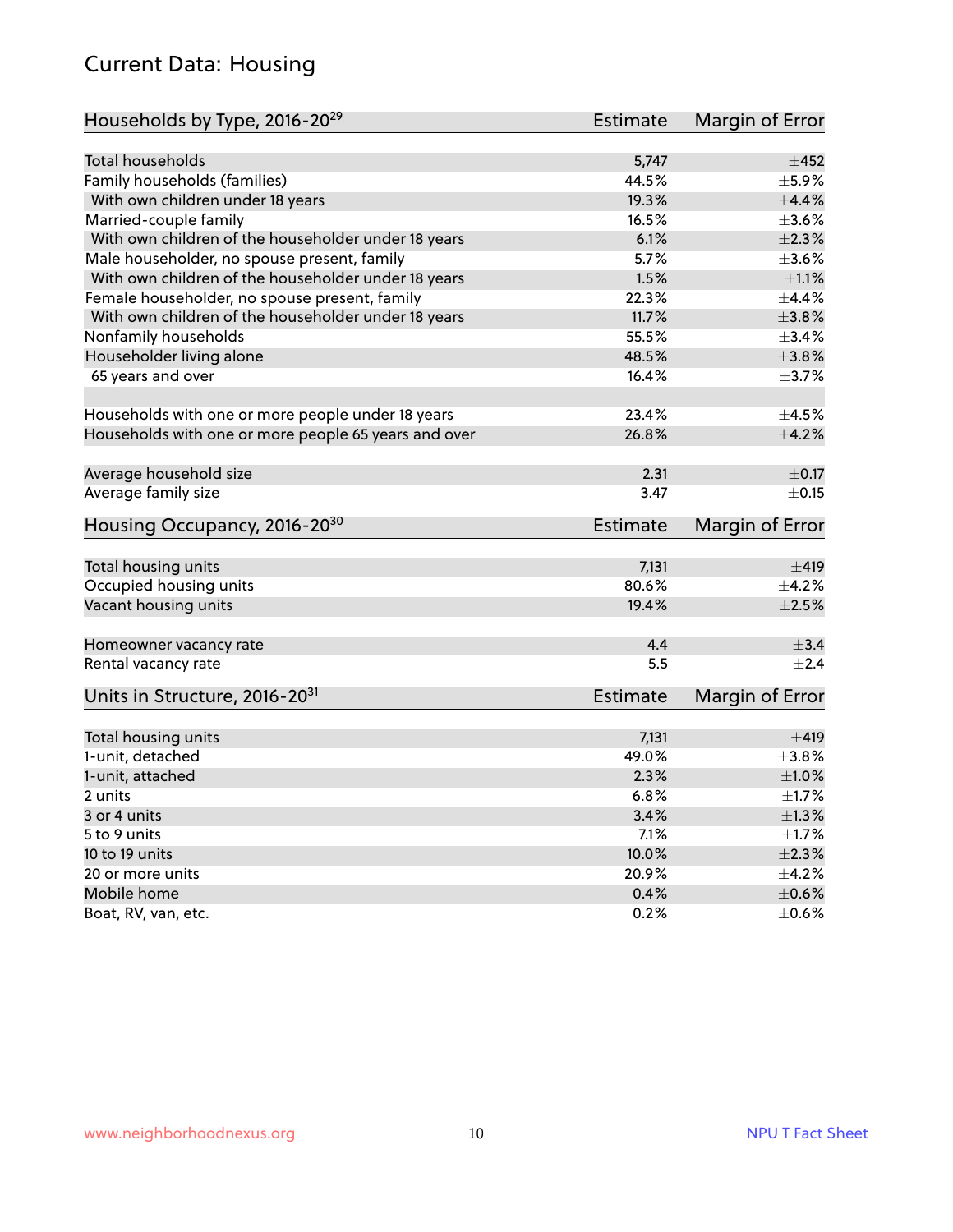#### Current Data: Housing, continued...

| Year Structure Built, 2016-20 <sup>32</sup>    | Estimate        | Margin of Error        |
|------------------------------------------------|-----------------|------------------------|
| Total housing units                            | 7,131           | ±419                   |
| Built 2014 or later                            | 0.6%            | $\pm$ 0.6%             |
| Built 2010 to 2013                             | 3.3%            | $\pm 1.3\%$            |
| Built 2000 to 2009                             | 17.6%           | $\pm 2.4\%$            |
| Built 1990 to 1999                             | 6.2%            | $\pm 3.0\%$            |
| Built 1980 to 1989                             | 4.5%            | $\pm1.6\%$             |
| Built 1970 to 1979                             | 5.4%            | $\pm 2.7\%$            |
| Built 1960 to 1969                             | 7.1%            | ±1.9%                  |
| Built 1950 to 1959                             | 15.2%           | $\pm$ 3.7%             |
| Built 1940 to 1949                             | 13.1%           | $\pm 2.5\%$            |
| Built 1939 or earlier                          | 27.0%           | $\pm$ 3.2%             |
| Housing Tenure, 2016-2033                      | Estimate        | Margin of Error        |
| Occupied housing units                         | 5,747           | $\pm 452$              |
| Owner-occupied                                 | 38.0%           | $\pm$ 4.4%             |
| Renter-occupied                                | 62.0%           | ±4.7%                  |
| Average household size of owner-occupied unit  | 2.52            | $\pm$ 0.29             |
| Average household size of renter-occupied unit | 2.19            | $\pm$ 0.23             |
| Residence 1 Year Ago, 2016-20 <sup>34</sup>    | <b>Estimate</b> | <b>Margin of Error</b> |
| Population 1 year and over                     | 18,433          | $\pm$ 1,581            |
| Same house                                     | 79.6%           | $\pm 4.0\%$            |
| Different house in the U.S.                    | 19.4%           | $\pm 2.3\%$            |
| Same county                                    | 8.6%            | $\pm1.7\%$             |
| Different county                               | 10.9%           | ±1.9%                  |
| Same state                                     | 5.9%            | $\pm1.5\%$             |
| Different state                                | 4.9%            | $\pm$ 1.4%             |
| Abroad                                         | 1.0%            | $\pm$ 0.7%             |
| Value of Housing Unit, 2016-20 <sup>35</sup>   | Estimate        | Margin of Error        |
| Owner-occupied units                           | 2,185           | $\pm 305$              |
| Less than \$50,000                             | 4.5%            | $\pm$ 5.0%             |
| \$50,000 to \$99,999                           | 8.4%            | $\pm$ 4.4%             |
| \$100,000 to \$149,999                         | 12.0%           | $\pm$ 5.1%             |
| \$150,000 to \$199,999                         | 12.1%           | $\pm$ 5.8%             |
| \$200,000 to \$299,999                         | 26.5%           | $\pm$ 7.2%             |
| \$300,000 to \$499,999                         | 29.5%           | $\pm$ 7.4%             |
| \$500,000 to \$999,999                         | 6.6%            | $\pm$ 4.6%             |
| \$1,000,000 or more                            | 0.5%            | $\pm$ 3.1%             |
| Mortgage Status, 2016-20 <sup>36</sup>         | <b>Estimate</b> | <b>Margin of Error</b> |
| Owner-occupied units                           | 2,185           | $\pm 305$              |
| Housing units with a mortgage                  | 71.2%           | $\pm$ 7.5%             |

Housing units without a mortgage  $\pm 6.4\%$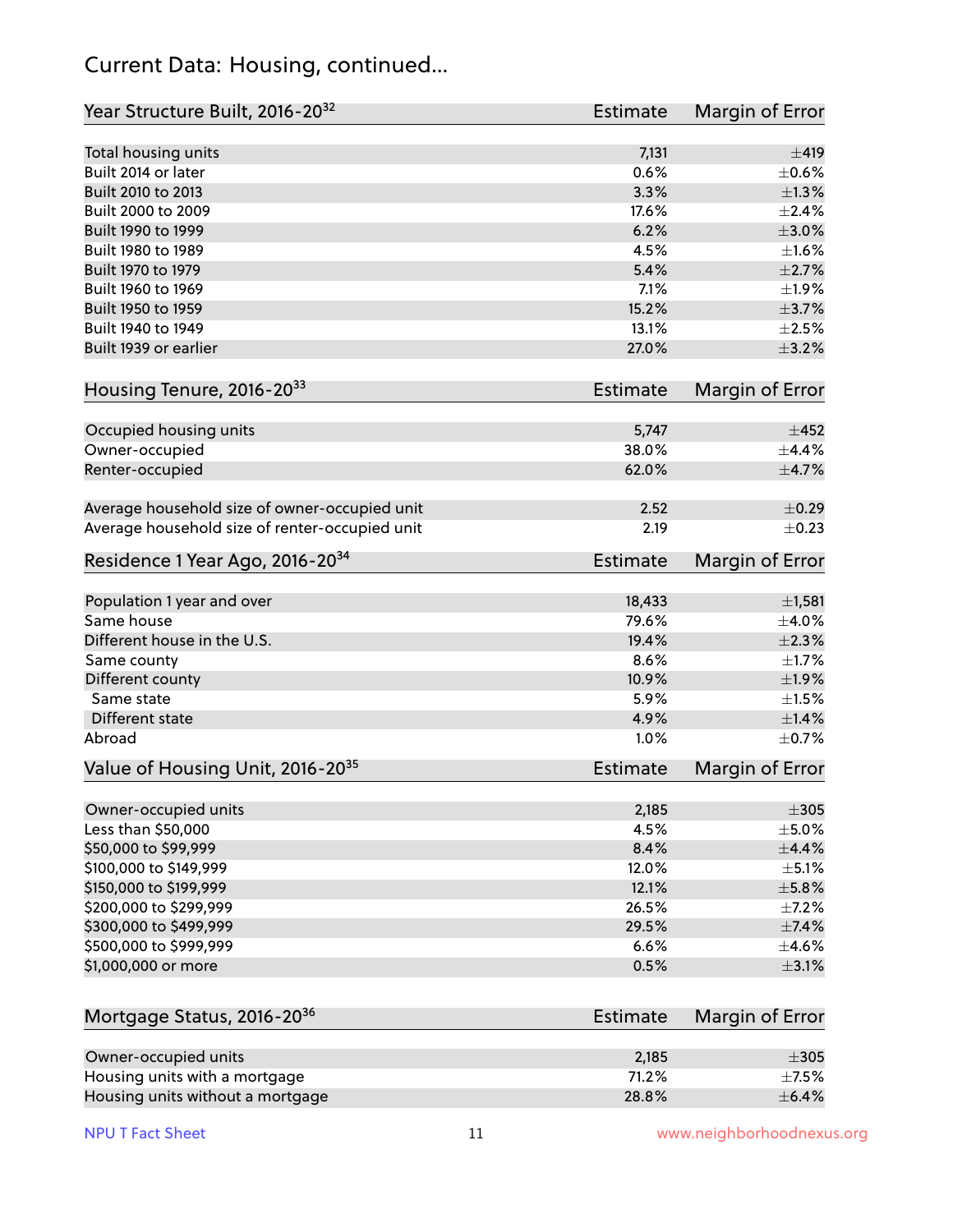## Current Data: Housing, continued...

| Selected Monthly Owner Costs, 2016-20 <sup>37</sup> | Estimate | Margin of Error |
|-----------------------------------------------------|----------|-----------------|
|                                                     |          |                 |
| Housing units with a mortgage                       | 1,556    | $\pm 272$       |
| Less than \$300                                     | 0.0%     | $\pm$ 3.5%      |
| \$300 to \$499                                      | 0.5%     | ±3.4%           |
| \$500 to \$999                                      | 16.2%    | $\pm$ 7.3%      |
| \$1,000 to \$1,499                                  | 37.0%    | $\pm$ 9.5%      |
| \$1,500 to \$1,999                                  | 24.3%    | $\pm$ 8.2%      |
| \$2,000 to \$2,999                                  | 18.1%    | $\pm$ 8.4%      |
| \$3,000 or more                                     | 3.9%     | $\pm$ 6.2%      |
|                                                     |          |                 |
| Median (dollars)                                    | \$1,431  | $\pm$ 88        |
|                                                     |          |                 |
| Housing units without a mortgage                    | 629      | $\pm 165$       |
| Less than \$150                                     | 3.5%     | $\pm$ 7.8%      |
| \$150 to \$249                                      | 24.6%    | $\pm$ 15.5%     |
| \$250 to \$349                                      | 14.0%    | ±13.7%          |
| \$350 to \$499                                      | 25.8%    | $\pm$ 9.0%      |
| \$500 to \$699                                      | 22.6%    | ±12.5%          |
| \$700 or more                                       | 9.4%     | ±18.9%          |
|                                                     |          |                 |
| Median (dollars)                                    | \$393    | $\pm$ 42        |

| Selected Monthly Owner Costs as a Percentage of | <b>Estimate</b> | Margin of Error |
|-------------------------------------------------|-----------------|-----------------|
| Household Income, 2016-20 <sup>38</sup>         |                 |                 |
|                                                 |                 |                 |
| Housing units with a mortgage <sup>39</sup>     | 1,556           | $\pm 295$       |
| Less than 20.0 percent                          | 51.3%           | $\pm$ 12.1%     |
| 20.0 to 24.9 percent                            | 10.4%           | $\pm$ 4.2%      |
| 25.0 to 29.9 percent                            | 11.2%           | $\pm$ 4.0%      |
| 30.0 to 34.9 percent                            | 7.1%            | $\pm$ 4.3%      |
| 35.0 percent or more                            | 20.2%           | $\pm$ 6.3%      |
|                                                 |                 |                 |
| Housing units without a mortgage <sup>40</sup>  | 626             | $\pm$ 189       |
| Less than 10.0 percent                          | 48.5%           | $\pm$ 11.1%     |
| 10.0 to 14.9 percent                            | 19.3%           | $\pm$ 11.2%     |
| 15.0 to 19.9 percent                            | 9.1%            | $\pm$ 6.6%      |
| 20.0 to 24.9 percent                            | 2.1%            | $\pm$ 5.8%      |
| 25.0 to 29.9 percent                            | 2.9%            | $\pm$ 6.7%      |
| 30.0 to 34.9 percent                            | 2.6%            | $\pm$ 6.1%      |
| 35.0 percent or more                            | 15.5%           | $\pm$ 15.0%     |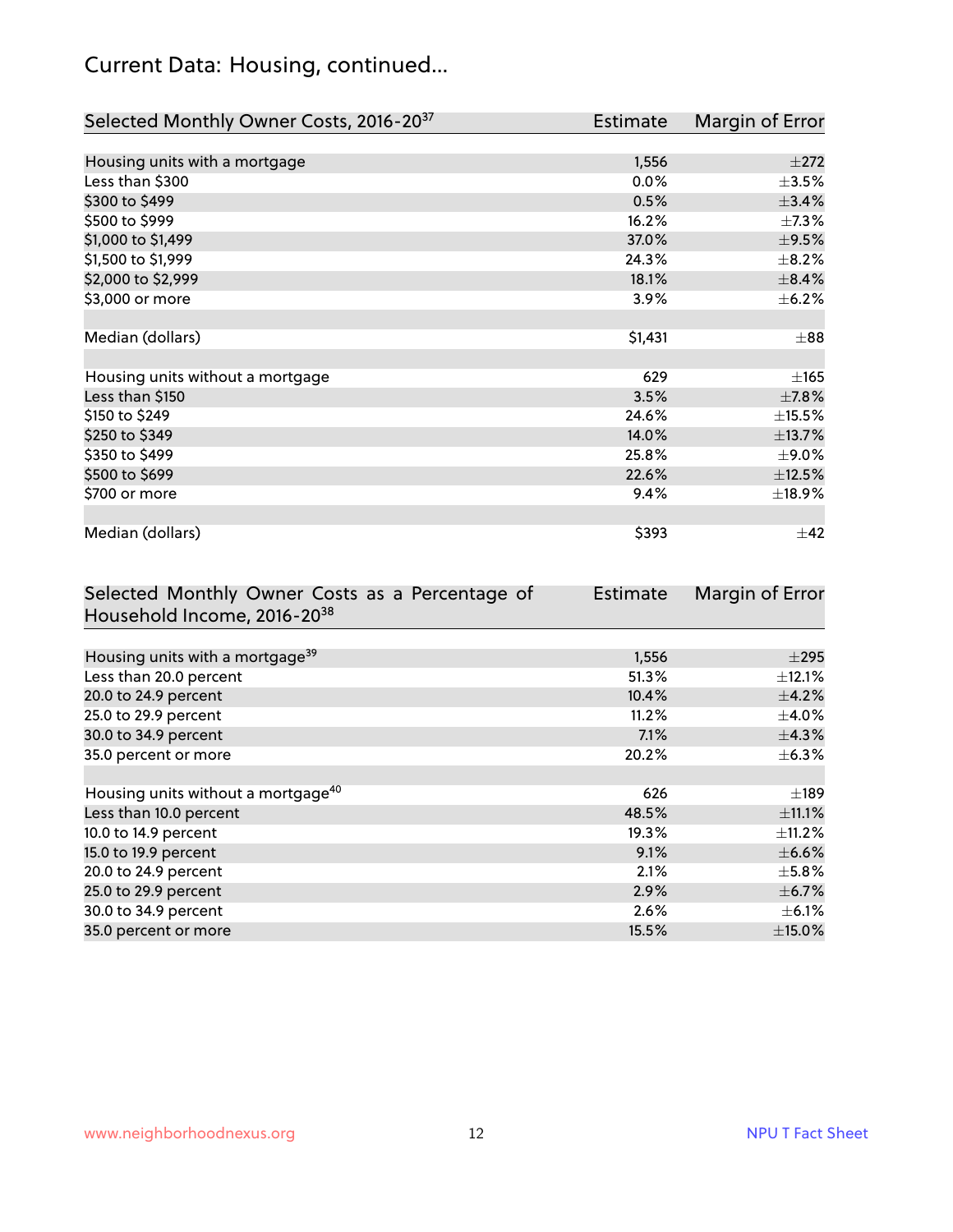#### Current Data: Housing, continued...

| Gross Rent, 2016-20 <sup>41</sup>               | Estimate        | Margin of Error |
|-------------------------------------------------|-----------------|-----------------|
|                                                 |                 |                 |
| Occupied units paying rent                      | 3,508           | $\pm$ 391       |
| Less than \$200                                 | 5.0%            | $\pm 2.7\%$     |
| \$200 to \$499                                  | 21.7%           | $\pm$ 5.9%      |
| \$500 to \$749                                  | 14.0%           | $\pm$ 4.0%      |
| \$750 to \$999                                  | 19.2%           | $\pm 4.6\%$     |
| \$1,000 to \$1,499                              | 32.8%           | $\pm$ 8.5%      |
| \$1,500 to \$1,999                              | 7.3%            | $\pm 2.6\%$     |
| \$2,000 or more                                 | 0.0%            | $\pm 2.2\%$     |
| Median (dollars)                                | \$879           | ±51             |
|                                                 |                 |                 |
| No rent paid                                    | 54              | ±40             |
|                                                 |                 |                 |
| Gross Rent as a Percentage of Household Income, | <b>Estimate</b> | Margin of Error |
| $2016 - 20^{42}$                                |                 |                 |
|                                                 |                 |                 |
| Occupied units paying rent <sup>43</sup>        | 3,408           | $\pm 454$       |
| Less than 15.0 percent                          | 10.9%           | $\pm$ 3.2%      |
| 15.0 to 19.9 percent                            | 12.6%           | $\pm$ 5.3%      |
| 20.0 to 24.9 percent                            | 14.1%           | $\pm$ 4.0%      |
| 25.0 to 29.9 percent                            | 10.8%           | $\pm$ 3.2%      |
| 30.0 to 34.9 percent                            | 10.4%           | $\pm$ 3.2%      |
| 35.0 percent or more                            | 41.2%           | $\pm$ 7.8%      |

## Current Data: Transportation

| Commuting to Work, 2016-20 <sup>44</sup>  | Estimate | Margin of Error |
|-------------------------------------------|----------|-----------------|
|                                           |          |                 |
| Workers 16 years and over                 | 7,185    | $\pm 780$       |
| Car, truck, or van - drove alone          | 43.0%    | $\pm 2.7\%$     |
| Car, truck, or van - carpooled            | 7.3%     | $\pm 2.1\%$     |
| Public transportation (excluding taxicab) | 21.3%    | $\pm$ 4.2%      |
| Walked                                    | 10.0%    | $\pm 2.6\%$     |
| Other means                               | 4.6%     | $\pm 2.6\%$     |
| Worked at home                            | 13.8%    | $\pm$ 4.7%      |
| Mean travel time to work (minutes)        | 27.2     | $+2.2$          |

| Access to a Vehicle, 2016-20 <sup>45</sup> |       | Estimate Margin of Error |
|--------------------------------------------|-------|--------------------------|
|                                            |       |                          |
| Occupied housing units                     | 5.747 | $+452$                   |
| No vehicles available                      | 28.2% | $+2.9%$                  |
| 1 vehicle available                        | 45.2% | $\pm$ 5.9%               |
| 2 vehicles available                       | 20.0% | $\pm$ 4.5%               |
| 3 or more vehicles available               | 6.6%  | $\pm 2.8\%$              |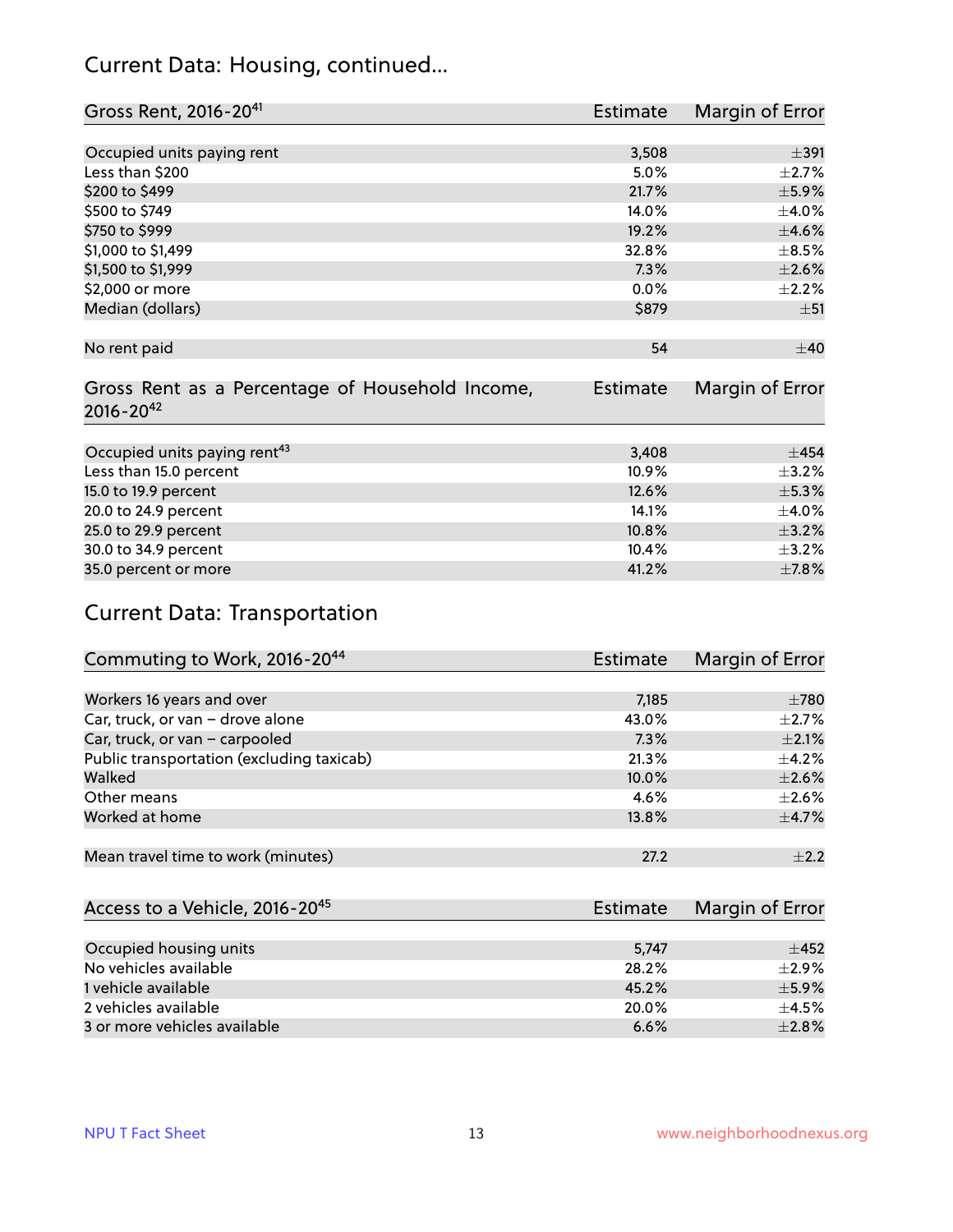#### Current Data: Health

| Health Insurance coverage, 2016-2046                    | <b>Estimate</b> | Margin of Error |
|---------------------------------------------------------|-----------------|-----------------|
|                                                         |                 |                 |
| Civilian Noninstitutionalized Population                | 18,690          | $\pm$ 1,623     |
| With health insurance coverage                          | 88.2%           | $\pm$ 10.3%     |
| With private health insurance coverage                  | 66.0%           | $\pm$ 7.9%      |
| With public health coverage                             | 29.8%           | $\pm$ 3.4%      |
| No health insurance coverage                            | 11.8%           | $\pm 2.0\%$     |
| Civilian Noninstitutionalized Population Under 19 years | 4,204           | ±4,204          |
| No health insurance coverage                            | 7.0%            | ±3.3%           |
|                                                         |                 |                 |
| Civilian Noninstitutionalized Population 19 to 64 years | 12,732          | $\pm 1,175$     |
| In labor force:                                         | 7,580           | $\pm 801$       |
| Employed:                                               | 6,889           | $\pm 753$       |
| With health insurance coverage                          | 82.8%           | ±3.3%           |
| With private health insurance coverage                  | 79.8%           | $\pm 4.1\%$     |
| With public coverage                                    | 6.0%            | $\pm 2.0\%$     |
| No health insurance coverage                            | 17.2%           | ±4.3%           |
|                                                         |                 |                 |
| Unemployed:                                             | 691             | $\pm 753$       |
| With health insurance coverage                          | 69.4%           | ±10.7%          |
| With private health insurance coverage                  | 51.5%           | ±13.9%          |
| With public coverage                                    | 22.1%           | $\pm$ 10.1%     |
| No health insurance coverage                            | 30.6%           | ±15.9%          |
|                                                         |                 |                 |
| Not in labor force:                                     | 5,153           | $\pm 738$       |
| With health insurance coverage                          | 90.2%           | ±3.8%           |
| With private health insurance coverage                  | 69.4%           | $\pm 3.5\%$     |
| With public coverage                                    | 25.8%           | $\pm$ 7.7%      |
| No health insurance coverage                            | 9.8%            | $\pm$ 3.1%      |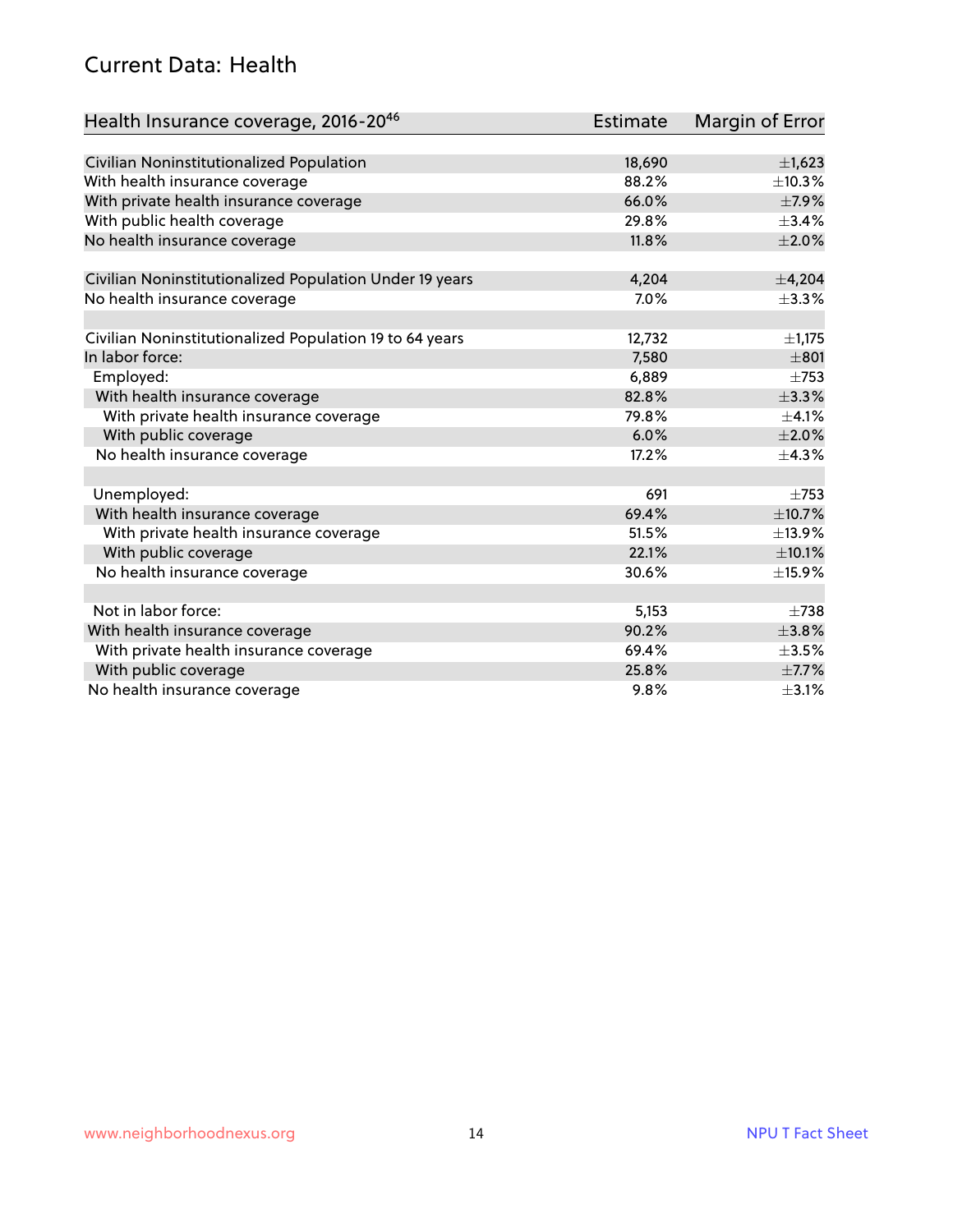#### Notes:

- 1. Source: U.S. Census Bureau, Decennial Census 2000, SF1 tables P8, P12; American Community Survey, tables B01001, B03002
- 2. This category includes Pacific Islanders, Native Americans and Alaska Natives, people who identify as some other race, and those who identify as bi/multi racial.
- 3. Source: U.S. Census Bureau, Decennial Census 2000, SF1 tables P15, P16, P18, P19; American Community Survey, tables B11001, B11005, B11003
- 4. Source: U.S. Census Bureau, Decennial Census 2000, SF3 table P37; American Community Survey, table B15002
- 5. Source: U.S. Census Bureau, Longitudinal Employer-Household Dynamics Residential Area Characteristics, Table JT01 (Primary Jobs); Workplace Area Characteristics, Table JT00 (All Jobs)
- 6. Source: U.S. Census Bureau, Decennial Census 2000, SF3 tables P52, P87; American Community Survey, tables B19001, B17001
- 7. Source: U.S. Census Bureau, Decennial Census 2000, SF1 tables H3, H4; American Community Survey, tables B25002, B25009
- 8. Source: U.S. Census Bureau, Decennial Census 2000, SF3 table H44; American Community Survey, tables B25044
- 9. Source: Atlanta Police Department, COBRA; U.S. Census Bureau, American Community Survey, table B01001
- 10. Source: U.S. Census Bureau, American Community Survey, table B01001
- 11. Source: U.S. Census Bureau, American Community Survey, table B03002
- 12. Source: U.S. Census Bureau, American Community Survey, table B05002
- 13. Source: U.S. Census Bureau, American Community Survey, table B05003
- 14. Source: U.S. Census Bureau, American Community Survey, tables B19001, B19025, B19051, B19061, B19055, B19065, B19059, B19069, B19056, B19066, B19057, B19067, B22001, B19101, B19127
- 15. Source: U.S. Census Bureau, American Community Survey, tables B19201, B19214, B20017, B19313
- 16. Source: U.S. Census Bureau, American Community Survey, table B17010
- 17. Source: U.S. Census Bureau, American Community Survey, tables B17001, B17006, B17021, B17007. Table totals may be lower than the total population, as they are based on the population for whom poverty status is determined.
- 18. Source: U.S. Census Bureau, American Community Survey, B17001H, B17001B, B17001D, B17001I. Table totals may be lower than the total population, as they are based on the population for whom poverty status is determined.
- 19. Source: U.S. Census Bureau, American Community Survey, tables B23001, B23008
- 20. Source: U.S. Census Bureau, American Community Survey, table C24030
- 21. Source: U.S. Census Bureau, American Community Survey, table C24010
- 22. Source: U.S. Census Bureau, American Community Survey, table B24080
- 23. Source: U.S. Census Bureau, Longitudinal Employer-Household Dynamics Origin-Destination Data, Tables JT00 Main and JT00 Aux
- 24. Source: U.S. Census Bureau, Longitudinal Employer-Household Dynamics Origin-Destination Data, Tables JT00 Main and JT00 Aux
- 25. Source: U.S. Census Bureau, Longitudinal Employer-Household Dynamics Origin-Destination Data, Tables JT00 Main and JT00 Aux
- 26. Source: U.S. Census Bureau, Longitudinal Employer-Household Dynamics Origin-Destination Data, Tables JT00 Main and JT00 Aux
- 27. Source: U.S. Census Bureau, American Community Survey, table B14001
- 28. Source: U.S. Census Bureau, American Community Survey, table B15002
- 29. Source: U.S. Census Bureau, American Community Survey, tables B11001, B11003, B11007, B11005, B09019
- 30. Source: U.S. Census Bureau, American Community Survey, tables B25002, B25003, B25004
- 31. Source: U.S. Census Bureau, American Community Survey, table B25024
- 32. Source: U.S. Census Bureau, American Community Survey, table B25034
- 33. Source: U.S. Census Bureau, American Community Survey, tables B25009, B25008, B25003
- 34. Source: U.S. Census Bureau, American Community Survey, table B07003
- 35. Source: U.S. Census Bureau, American Community Survey, table B25075. This value is self-reported and may differ from home values as determined by the County Tax Assessor.
- 36. Source: U.S. Census Bureau, American Community Survey, table B25081
- 37. Source: U.S. Census Bureau, American Community Survey, table B25087
- 38. Source: U.S. Census Bureau, American Community Survey, table B25091
- 39. Excludes units where Selected Monthly Owner Costs as a Percentage of Income cannot be computed.
- 40. Excludes units where Selected Monthly Owner Costs as a Percentage of Income cannot be computed.
- 41. Source: U.S. Census Bureau, American Community Survey, table B25063
- 42. Source: U.S. Census Bureau, American Community Survey, table B25070
- 43. Excludes units where Gross Rent as a Percentage of Income cannot be computed.
- 44. Source: U.S. Census Bureau, American Community Survey, tables B08101, B08013
- 45. Source: U.S. Census Bureau, American Community Survey, table B25044
- 46. Source: U.S. Census Bureau, American Community Survey, tables B18135, B27011

The dagger (†) symbol denotes values that cannot be computed.